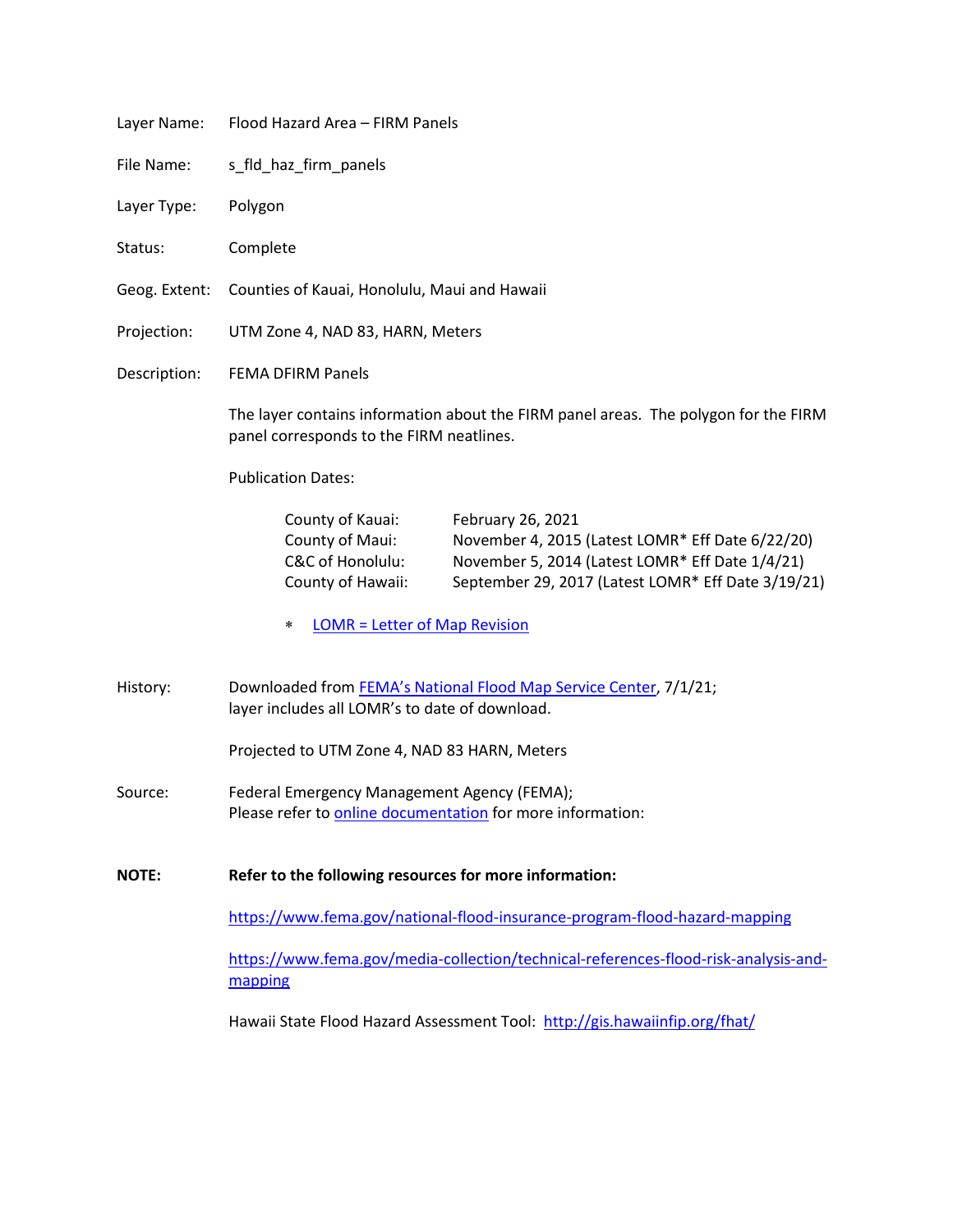*Attribute information on following page*

**Attributes: Polygons** (attribute definitions summarized from [online documentation\)](https://www.fema.gov/sites/default/files/documents/fema_firm-database-technical-reference.pdf)**:**

DFIRM\_ID Study Identifier. For a single jurisdiction flood risk project, the value is composed of the two-digit State FIPS code and the four-digit FEMA CID code. For a countywide flood risk project, the value is composed of the two-digit State FIPS code, the three-digit county FIPS code, and the letter "C."

- VERSION\_ID Version Identifier. Identifies the product version and relates the feature to standards according to how it was created.
- FIRM\_ID Primary key for table lookup. Assigned by table creator.

ST FIPS State FIPS. This is the two-digit code that corresponds to the State Federal Information Processing Standard (FIPS) code. This is a standard numbering system used by the Federal government, defined in FIPS Pub 6-4. These two numbers correspond to the first two digits of the panel number.

- PCOMM Community or County Identification Number. This is the third through the sixth digits of the panel number. For community-based maps this corresponds to the FEMA Community Identification number. For countywide maps this is the county (or county equivalent) FIPS code with a "C."
- PANEL Panel Number. This is seventh through the 10th digits in the complete panel number. This is assigned by the scale of the map and the position within the community or county. The panel number scheme is described in detail in the [FIRM Panel Technical Reference.](https://www.fema.gov/sites/default/files/documents/fema_firm-panel-technical-reference.pdf)
- SUFFIX Map Suffix. This is the final digit in the complete panel number. This is a letter suffix at the end of the panel number. The map suffix is incremented one letter every time the panel gets republished.
- ELEV The rounded, whole-foot elevation of the 1-percent-annual-chance flood. This is the value of the BFE that is printed next to the BFE line on the FIRM.
- FIRM\_PAN FIRM Panel Number. This is the complete 11-digit FIRM panel number, which is made up of ST\_FIPS, PCOMM, PANEL and SUFFIX. This is the FIRM panel number that is shown in the title block of the map.
- PANEL\_TYP Panel Type. The type of FIRM panel identifies whether the panel is printed or not and whether it is community based or countywide.